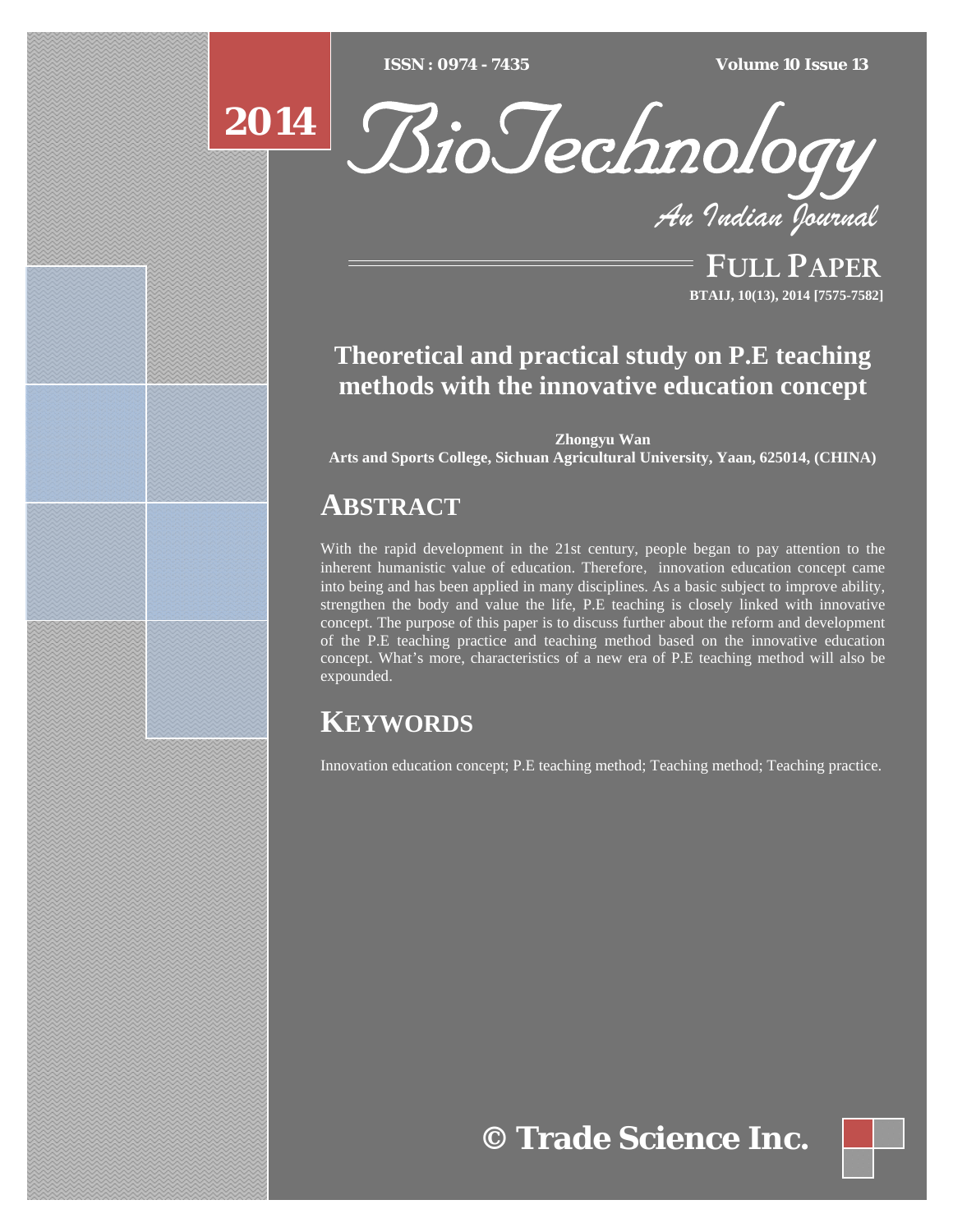#### **THE INTRODUCTION**

 Physical education is an important aspect of education practice, whose success or failure is directly related to the implementation of quality education. Corresponding to this, the theoretical knowledge of physical education also has accumulated in the process of the development of the society. The arrival of the new era puts forward new challenges to sports education since the traditional single sports teaching method is no longer adapt to the multi-levels and multi-types schooling deconstruction in our country. So sports teaching must constantly introduce innovative teaching concept to combine theory with practice and continue to expand and deepen our P.E education.

#### **THE INNOVATION EDUCATION CONCEPT**

 Improving people's quality of life, Education is an effective way to release the human potential abilities as we could get to know the nature and ourselves ceaselessly, and enhance the ability of life in the process of education. However, the rich material is only part of the happiness, people's inner fullness and keeping a harmonious relationship with the surrounding natural and human environment is the main source of happiness. This requests the education to inspire potential abilities and cultivate people's overall mentality. Therefore, man's inner world could become rich and people's quality of life could be improved.

 In order to achieve this goal, it has been a long and tortuous process to combine education theory and education practice with the innovative teaching concept from the early humanism education objective view to the later view of education science, and then to humanism education aim.

#### **The development of innovation education concept**

 In the 18th century, humanism education noticed the importance of combining theory and practice of education and late differentiated into schools like educational perennialism, educational existentialism and cultural education view. As for their core idea, the education emphasizes as following: (1) the people both in nature and rationality is constant, the purpose of education is the pursuit of the eternal human nature. (2) emphasizing the personality value and intrinsic value and education should start from these human values education of subjectivity. (3) the emphasis on the state of self-realization, believing that education is to cultivate the perfect personality and causes the student to obtain better means of spiritual life instead of the mechanical implementation. After the 19th century, with the rapid development of science and technology, some educators noticed that humanistic education had ignored the relationship between man and nature, and therefore put forward: (1) the education should be adapted to the change of human and society so that education shall service human and society better. "The purpose of education and methods must be flexible rather than a static"**[1]**. This will lead education to rise to an appropriate level of theory and practice (2) combine the usefulness and the value of things with the social utility of education purpose. Dewey, the main representatives, pointed out that education must be combined with the social function of the human. (3) the emphasis on the school to realize education of science and technology. With the showing of the social function of science and technology, science and technology gradually gain a foothold in the school education and promote development towards pragmatism education.

 However, educational scientism emphasis too much on education to adapt to social change, leading to difficult, high speed of teaching and the pressure of teaching competition between teachers and students. In this case, the whole society objected to the exam-oriented education and one-sided pursuit of graduation rates with a result of the implementation of quality education, innovative education. In this case, the humanistic education view has been combined with scientism, deriving the scientific innovation education concept.

#### **The main points of the innovation education concept**

 Views can be found throughout the innovation education concept as follows: (1) the main point of the scientific spirit is the basis of the concept of education purpose. In the process of the rapid social development, science and technology can not be ignored. While improving the humanities consciousness, the effective use of science and technology become the effective means to solve the many problems of education nowadays. "Technology will be the basis to education of today's children facing tomorrow's world". According to the report, the education of science and technology is to be familiar with the nature and respect the acknowledgment, understand the interdependence between the use of the technology method, and the rational use of technology. Innovation education should make students be able to apply science knowledge and thinking method to deal with personal and social problems. (2) the humanistic spirit is the orientation of value education objective view. Science and technology of suffocation made education also gradually began to believe in the magic power of science and technology. The drive of the interests made education become a accessory material desires. For both educators and educatees, perception and rational judgment to the internal value of education are lost in the process of teaching. Innovative education philosophy demands educators in the teaching process of cognition and weigh, humanities and technology in the teaching application of choice for arrangement. (3) the education purpose adhere to the people-oriented, the implementation of innovative education, cultivate the innovative spirit, innovative consciousness and innovative ability of social builders. (4) adhere to the cultivation of the all-round development of morality of students, both in intelligence and physique.

#### **The connotation and core of the innovation education concept**

 The purpose of innovation education is to cultivate students' innovative ability. Under the guidance of this goal, the main purpose of the innovation education of teachers and students is to mine potential ability to innovate, carry forward the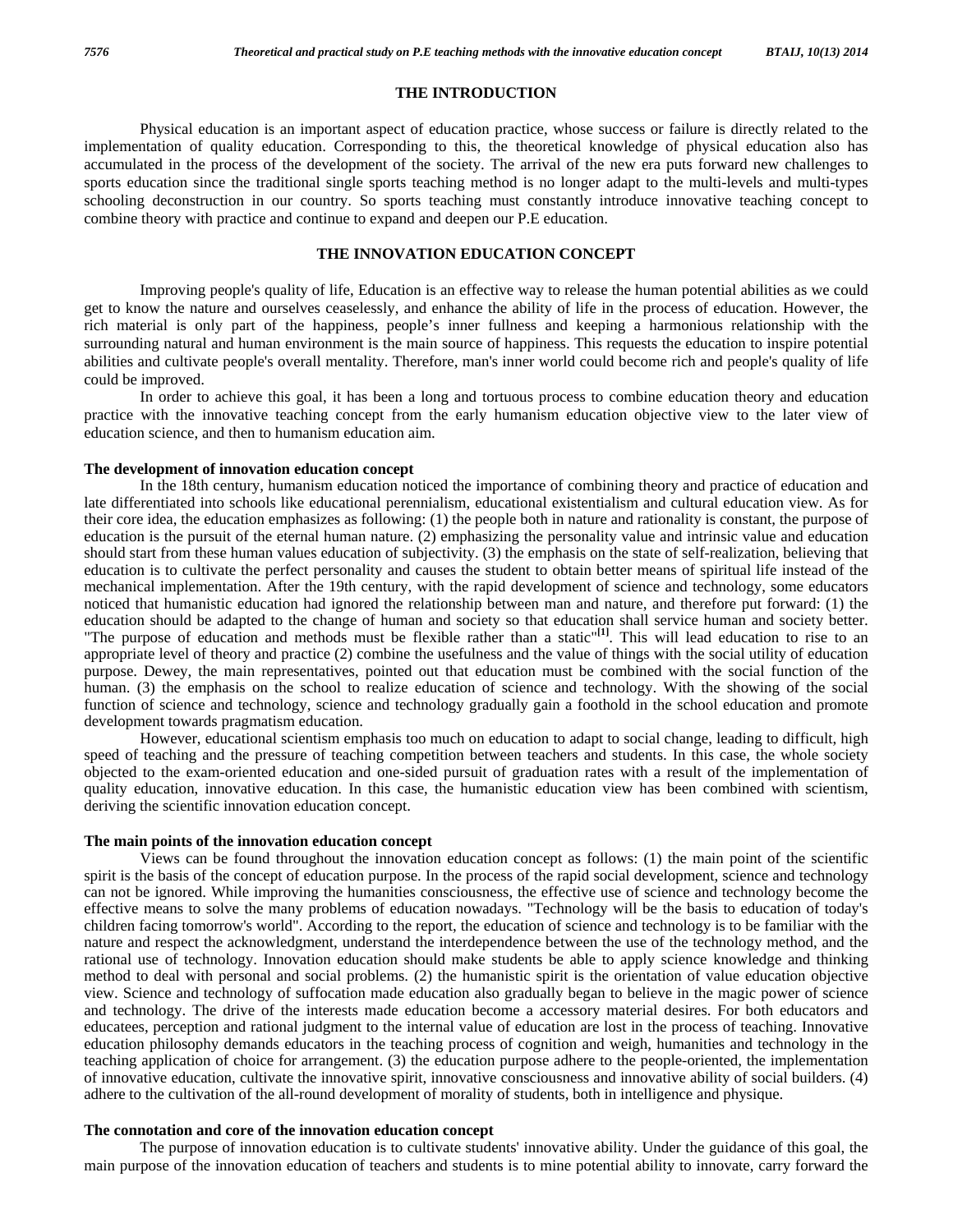spirit of humanism education. "Innovation education is an important way to cultivate creative talents of high quality ". Therefore, innovation education is an important means of creating talents and is necessary to deepen the education reform. Innovation education as a new education idea, its core thoughts are the innovative spirit, innovative thinking and personal ability to innovate. This three complements work as an organic whole part. The core structure of innovation education concept is shown as Figure 1.



**Figure 1: The core structure of innovation education concept** 

 From Figure 1, we can see that the core goal of innovation education concept is to train teachers and the students' innovation consciousness and improve their innovation ability. The innovation consciousness, as the basis of innovation ability, needs a systematic process to develop. In order to let students and teachers can communicate freely and to capture the values of the mistakes in the process of teaching, they need to set up a good learning example and harmonious atmosphere. They might improve the innovation consciousness through practice and imagination. What's more, innovation is the source of innovation consciousness, improving the capacity on the basis of a lot of knowledge and activating the thirst for knowledge and curiosity through divergent thinking, learning motivation, cultivate good willpower. Therefore it can improve the teachers and students abilities of observation, analysis and comprehension.

 As an important part of the education foundation, P.E teaching is directly related to its integrity and future development of the students. Thus introducing advanced education thought and teaching idea in physical education class is indispensable. It requires the teacher to innovate teaching methods, inspire students' innovative consciousness, cultivate the students' innovation ability according to the specific teaching environment. It is not only Adaptation to physical education teaching reform, but also the advanced education idea and the integration of sports teaching by optimizing the teaching theory.

#### **THEORETICAL STUDY ON P.E TEACHING METHODS WITH THE INNOVATIVE EDUCATION CONCEPT**

 Teaching is a basic way of the curriculum implementation. As we all known, as for any advanced education thought and the ideal education goal, if you can't carry them out onto the course, they are only empty talk. Therefore in the P.E teaching, the teacher always face the task of teaching methods and means for optimizing. to complete the task, the understanding of physical education teaching method theory is very necessary.

#### **P.E teaching method**

#### **(a) Definition of PE teaching method**

 Like concept of teaching method in other subjects, the P.E teaching method is also facing a lot needed explanation and confusing condition. Due to the particularity of PE course, the teaching method of explanation is more complex, as shown in TABLE 1. From various sports methods defined in TABLE 1, the definition of P.E teaching method is mainly combined with the general aspects of teachers by students activities. It is easy to find that P.E teaching already have a certain instability and uncertainty.

#### **(b)The limitations of traditional sports teaching method theory**

 For the reason of long history, we have been taking cultural knowledge education and the social function training as a priority while the development of the natural physiology of life has just been ignored. Sports, as one of the important ways to cultivate our personality, is all about teenagers physical fitness, cultivating inseparable sentiment and wisdom in a small scale. For a wide range view, PE is more about the strength of a nation's prosperity and power. Therefore, it is the inevitable trend of history that PE teaching would transfer from the traditional idea to innovation one, which are really different, as shown in TABLE 2.

 From the TABLE 2, it's easy to find that the traditional physical education tend to be placed in preparing and writing teaching plans, standardizing and formatting the rich variety of sports teaching activity. It influences various kinds of P.E teaching variables into static specification so that the P.E could just follow all the orders. Traditional sports teaching is strictly in accordance with the general rule of the inherent movement skills of teaching and learning arrangement and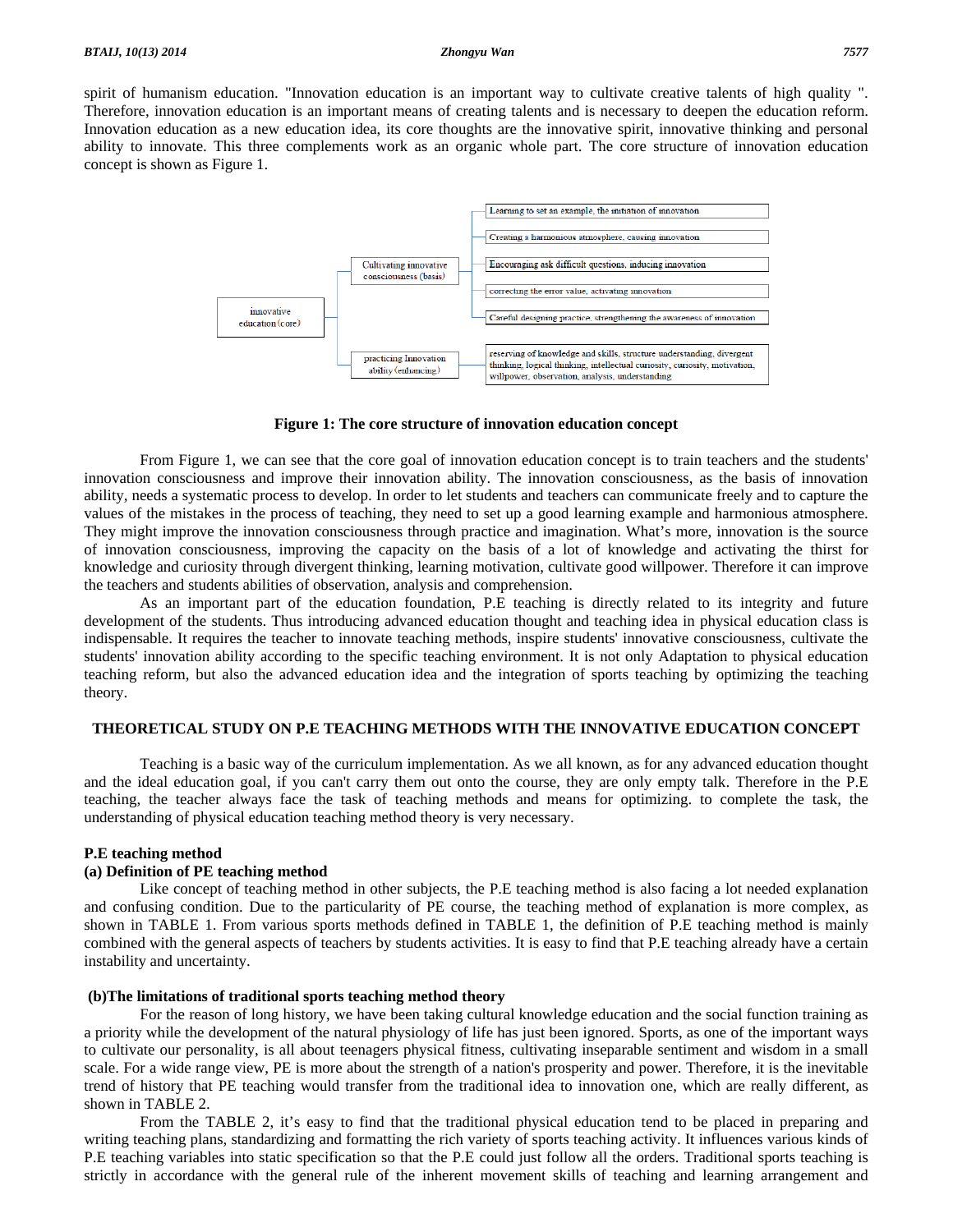designing of the sports teaching with middle school students' psychological factors, teaching environment, teaching tools to design as invariant. There is no denying the fact that the traditional education played a positive role in the development of physical education, but also make the sports teaching fall into the predicament of the stylized, mechanization and inflexible.

 By comparison, P.E teaching under the innovation education concept will be more suitable for all-round development of body and mind of teenagers. It requires teachers to develop curriculum intrinsic value, using the double main body of the teaching mode and constantly exploring the creative potential of students. Therefore, students' innovation quality would get further improved and their innovative personality get shaped, which could deepen the reform of education.

#### **TABLE 1: Various definition of P.E teaching methods from scholars**

| scholar                  | definition                                                                                        | <b>References</b> |
|--------------------------|---------------------------------------------------------------------------------------------------|-------------------|
| Xuezhong<br><b>ZHANG</b> | PE teaching method is the interaction between teachers and students in the process of sports      |                   |
|                          | teaching, under a certain teaching principle.teachers and students together to realize the goal   |                   |
|                          | of physical education teaching, using the site, equipment, method reasonably. It includes both    | [4]               |
|                          | the teachers and students implicit in the activities of teaching ideas, mental activities, also   |                   |
|                          | includes the use of equipment or demo and physical activity, etc.                                 |                   |
| Linhu FAN                | P.E teaching method means that in the process of sports teaching, teachers guide students to      | $[5]$             |
|                          | achieve certain teaching goals by way of a series of activities.                                  |                   |
| Dengsong<br><b>ZHOU</b>  | P.E teaching method is that teachers and students complete the teaching mission of different      |                   |
|                          | levels, the floorboard of the interaction between teaching and learning mode of activity so as    | [6]               |
|                          | to realize the teaching purpose.                                                                  |                   |
| Linging<br><b>ZHOU</b>   | P.E teaching method is that in order to achieve the teaching purpose and complete the task,       |                   |
|                          | teachers and students would use a series of teaching organization to compose the interaction      | $[7]$             |
|                          | between them in the teaching process of bilateral activity. It is the unity of teachers imparting |                   |
|                          | knowledge and students to learn knowledge.                                                        |                   |
| Zhenming<br><b>MAO</b>   | PE teaching method is that in the process of sports teaching, in order to realize the goal of     |                   |
|                          | physical education and sports teaching task, teachers and students would produce interaction      | [8]               |
|                          | between teaching and learning through the general technical teaching activities.                  |                   |
| Haiyuan                  | PE teaching method is the active task that used by teachers and students in the process of        |                   |
| <b>LIU</b>               | sports teaching to realize the goal of physical education teaching.                               | [9]               |

| <b>Education</b><br>concept | <b>Traditional education</b>                                                | The innovative education                                                                                      |
|-----------------------------|-----------------------------------------------------------------------------|---------------------------------------------------------------------------------------------------------------|
| Training                    | raising the talents that can solve the problem                              | Cultivating the talent to solve the problem of fuzzy                                                          |
| objective                   | in accurate field as "knowledge producers"                                  | area namely "production of knowledge"                                                                         |
| Key points                  | Imitation and inheritance and resilience of<br>today's society              | Change and development, pay attention to the strain<br>capacity of the society in the future                  |
| Teaching<br>requirement     | Low standard and the comprehensive<br>promotion                             | High standard individual breakthrough                                                                         |
| Acquiring<br>knowledge      | Focus on ability to storing and accumulation<br>of information              | Focus on the ability of extraction and processing                                                             |
| Learning<br>attitude        | passive                                                                     | positive                                                                                                      |
| System of study             | Concentrating thinking                                                      | Diffusing thinking                                                                                            |
| Model of<br>instruction     | providing a conclusive, ready-made, only the<br>standard answer to students | The thinking process of learning and advocating the<br>exploration scheme and choosing and making<br>decision |

#### **TABLE 2: The comparison between the innovative education concept and the traditional education concept**

#### **Concept of physical education teaching methods based on the theory of innovative education**

 Life is the necessary premise of human survival and development. without healthy body, the spiritual civilization and the social function can only be empty talk. Therefore, by discussion of the education purpose, people are constantly finding that education is the nature of human perception of life. We absolutely cannot ignore physical education, scientific education activities and the value of the inner life.

#### **(a) The time's request of P.E teaching method under innovative education concept**

 Innovative education concept puts forward the Time's requirement for education, breaking mechanization and oneside of the traditional P.E teaching. Teachers should integrate all the various resources reasonably in the process of teaching and optimize the curriculum. Only the teachers have the concept of innovative teaching can they be able to guide the student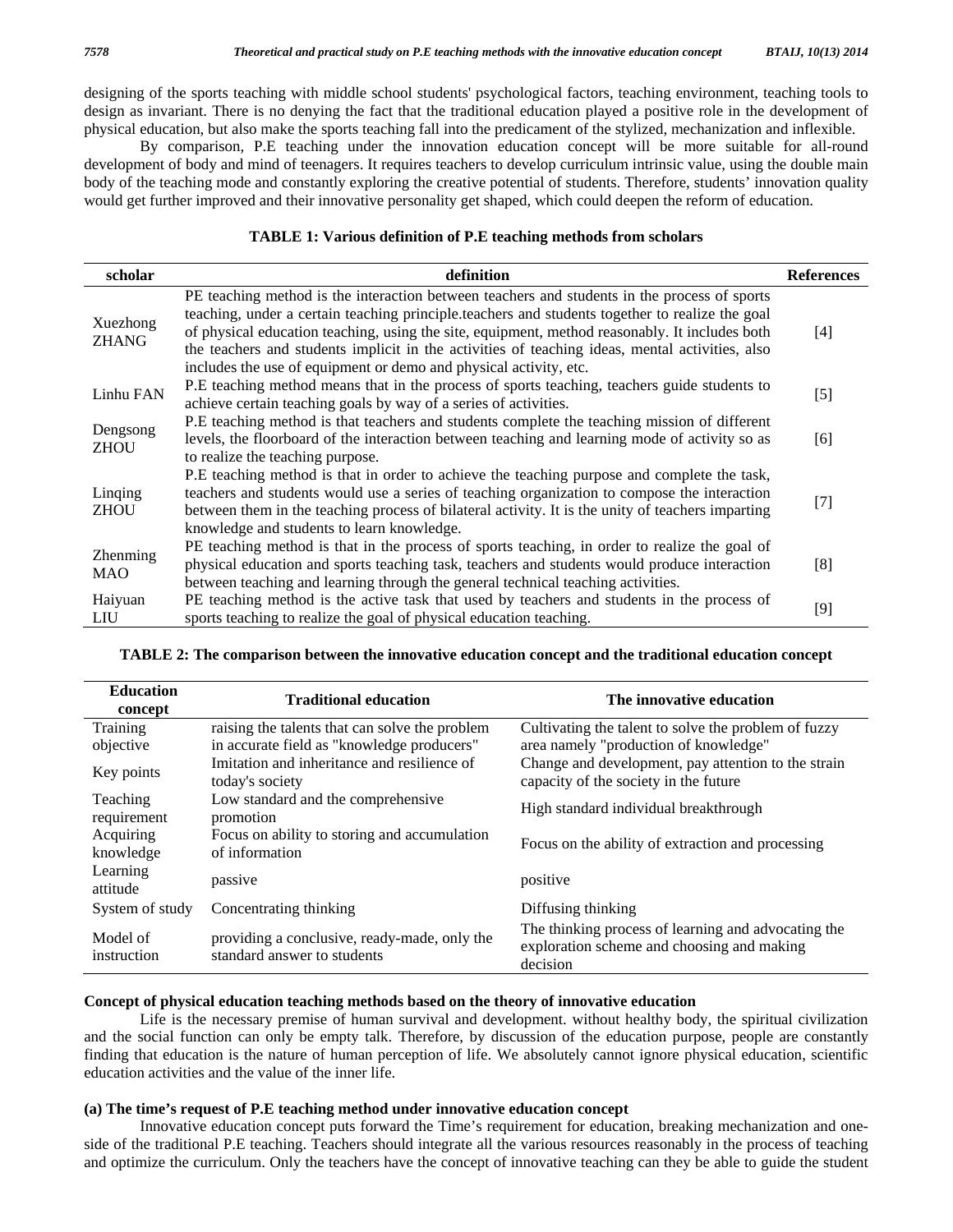to be innovative in the study. The teachers' understanding of the innovative education concept are mainly reflected in Figure 2. From Figure 2, it shows that although some teachers' understanding of the innovative education idea is biased, they have begun to use the innovative education concept in the reform of PE teaching.



**Figure 2 :PE teachers' understanding of the innovative education concept** 

 From under the TABLE 3, we can see that P.E teaching under the innovative education concept requires teachers to constantly reflect on and try to overcome the trammel of the traditional teaching and conduct a comprehensive understanding to students in order to make sports teaching work according to their aptitude. In the process of innovative teaching, teachers should recognize that students are the main part of teaching and the core of self-guiding. Teachers should use diversified teaching methods to inspire students' interest in innovation and let the students learn independently, actively, and reflect on themselves to participate in the activities of teaching, feedback. This would be the first-hand information of the physical education innovative teaching. That is to say, teachers should innovate according to the needs of epoch and the needs of students real inner world and the era of reform innovation, forming good communication between teachers and students. Therefore, P.E teaching innovation would get increased gradually in the process.

| <b>Traditional P.E teaching theory</b>                                             | PE teaching method under innovative education concept                                            |
|------------------------------------------------------------------------------------|--------------------------------------------------------------------------------------------------|
| The teaching idea of "one-size-fits-all"                                           | the education idea of "students according to their aptitude"                                     |
| arrangement of difficult and key points according to<br>the syllabus mechanization | adjust measures to local conditions, combining with the actual<br>teaching environmental science |
| The cultivation of the theoretical knowledge $+$ skill<br>training mode            | Diversification of teaching methods                                                              |
| Understanding of theory knowledge, fitness                                         | theory knowledge, fitness, life value and innovation ability                                     |
| One-way "teaching - learning mode"                                                 | cycle "learning - teaching - learning" mode                                                      |

### **TABLE 3: requirements for the innovative education idea**

 As important participants in the sports teaching activity, students should have correct understanding of innovative education and grasp the concept, setting up the correct values of innovation. According to the survey, students there have had understanding and thinking of the innovative education concept and their demands for innovative teaching mainly are shown in Figure 3.

 These requirements intuitively response to the requirements of students on physical education teaching, which only can be satisfied with the cooperation between students and teachers. Therefore, the requirements for students under innovative education concept as shown in TABLE 4.

 First of all, the students can learn initiative and actively participate in the teaching as they "learn from play". In this way, they can find the problem and put forward them. And then they might take further efforts to practice the new sports technology to find the ways to solve the problem. This process of searching is essentially the process of innovation. Secondly, the teacher can apply innovative education concept in the class as it the indirectly helps students to get rational and clear understanding of their bold and confident for thinking and innovation. Furthermore, developing and divergent thinking helps students to participate in physical education teaching activities to carry on the extension and expansion instead of being limited in a static mode. In this way, students would get their own positive feedback and new ideas. Therefore, students and teachers will form good relations of cooperation between them, making innovation become a good circulation process and become dynamic and sustainable. In the end, students are more adept at learning under the innovation atmosphere, unconsciously improving their innovation ability.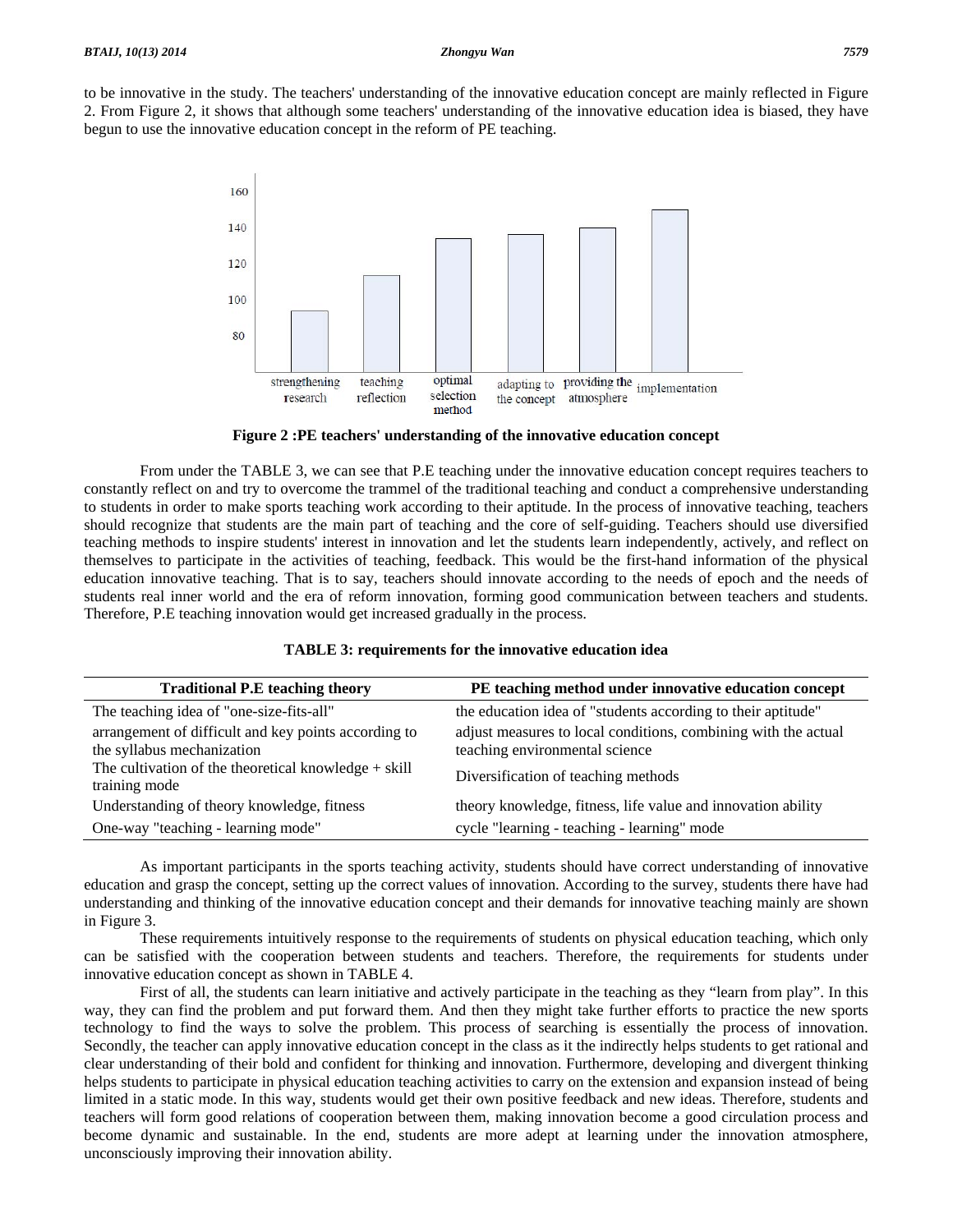

**Figure 3 : Students' demands for innovative P.E teaching** 

| TABLE 4: Demands of the time for the innovation P.E education |  |  |
|---------------------------------------------------------------|--|--|
|---------------------------------------------------------------|--|--|

| <b>Innovative values</b>                                                                                                                                                  | <b>Learning method</b>                                                                                                                                                                                                                                           |
|---------------------------------------------------------------------------------------------------------------------------------------------------------------------------|------------------------------------------------------------------------------------------------------------------------------------------------------------------------------------------------------------------------------------------------------------------|
| be realistic and pragmatic, innovate boldly<br>Reasonable self-knowledge, eliminate self-<br>abased<br>rational knowledge of self,<br>eliminate innovation of inferiority | positive self innovation of knowledge exploration and learning<br>constantly strengthen the new learning style, theory combined with<br>practice<br>divergent thinking, bold innovation<br>efforts and innovation thought<br>good communication with the teacher |

 Under standard action of teachers and students, innovative P.E teaching can be formed as shown in Figure 4:teaching - learning relationships.

 Under the guidance of this teaching relationship, teachers would master P.E teaching objectives, teaching contents, complex object and diversification of teaching resources, which resulted of the new P.E teaching. Students in the new teaching mode found themselves and challenge themselves by bold innovation and interactive teaching. This kind of good dynamic teaching fundamentally promote the scientific development of physical education teaching.





#### **PRACTICAL STUDY ON P.E TEACHING METHODS WITH THE INNOVATIVE EDUCATION CONCEPT.**

 As a kind of new education idea, innovative education not only should cultivate people's innovative quality, enhance the teachers and the students' innovation consciousness, but also should care more about promoting teachers' and students' innovation ability and practice ability, and innovative personality. Therefore, both teachers and students can influence each other on the motivation, cognition, personality and behavior and make the formation of innovation quality as an organic whole. We need to stick to practice innovation and teaching theory innovation at the same time to apply the innovation of physical education teaching concept into practice.

#### **The importance of P.E teaching practice innovation**

 The innovative education concept is the dialectical unification of theory innovation and time. On the one hand, theoretical innovation precedes social development and changes and plays the role of guiding practice innovation; On the other hand, it is the source of theoretical innovation and practice innovation motivation, constantly changing and deepening the theory.

 P.E teaching practice can combine subjective thinking and objective of operation of teachers and students into the organic unification, shown through subjective thinking and objective operation. Through the P.E teaching practice, teachers and students become masters of physical education teaching and become active agents; Both teachers and students are able to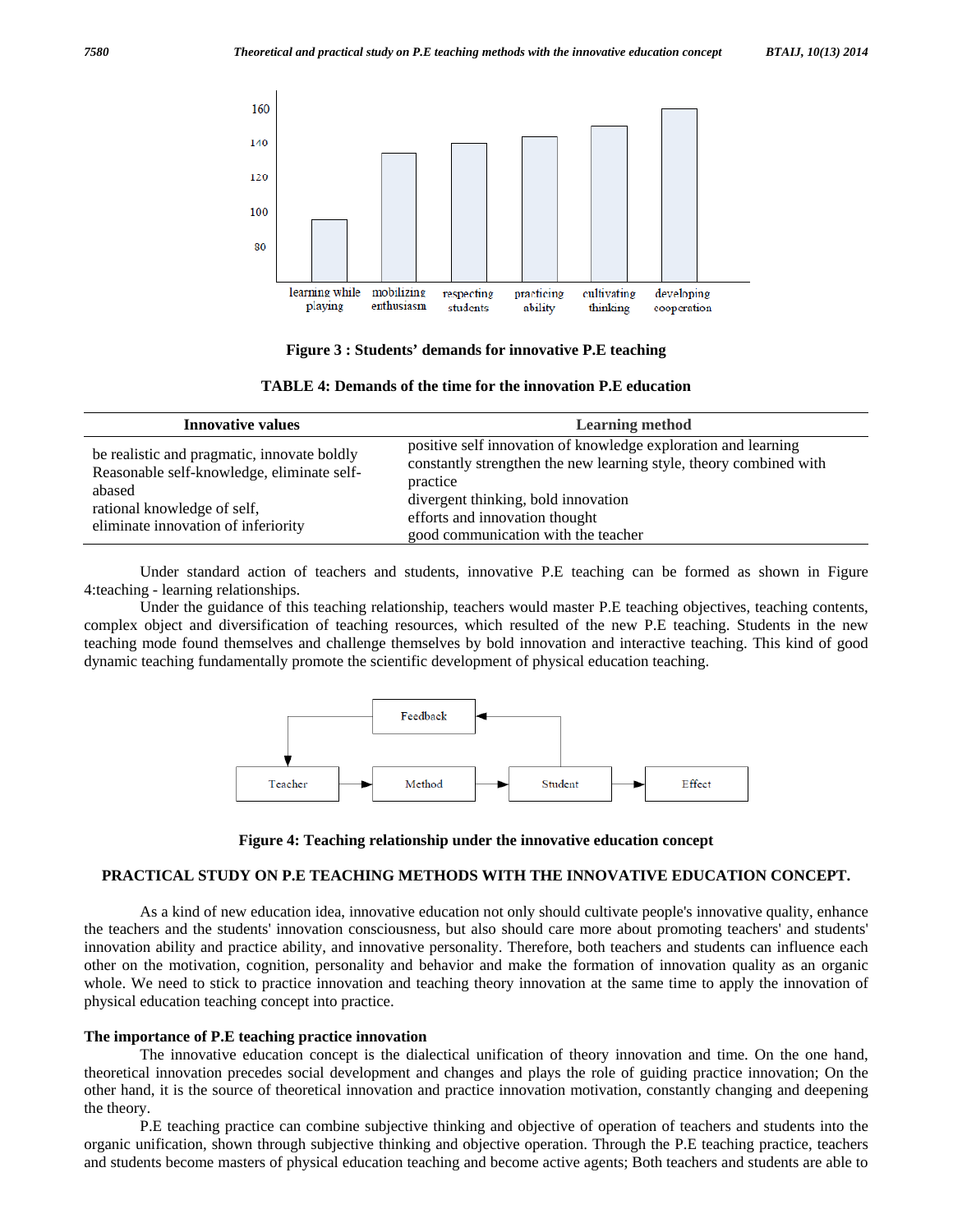objective relate things in the sports teaching activity with self practice, objective of teaching objects and understanding and reconstruction of the object. This motility based on the practice of initiation can effectively promote the teachers' and students' innovation consciousness.

 The understanding of the dialectical materialism believed that man is the unity of practice and innovation, Which determine that the sports teaching innovation should be on the basis of the practice. Participants would process and manage all the perception and cognitive information through practical teaching design, sports practice and reflection. Therefore, physical education teaching should not only make people to realize their own practice, this should be more practical to move up to a self creativity. Their creativity is a process of the practice of innovation and the process of transformation of the sports teaching theory and the sports teaching practice.

 Sports teaching theory innovation is deeper understanding of the nature, society, subject and their own law of development, which provide scientific education idea for the P.E teaching participants, guiding people to break the bondage of traditional teaching and broaden the vision of teaching. It explore the new teaching form the new understanding of discipline. As the objective theory and teaching practice of reaction, it is always there to follow the standard and the contradiction of constant innovation. It can use scientific and reasonable way to solve this contradiction directly related to the success or failure of the sports practice activities. In general, the sports practice must follow certain norms. However, all the progress and development of practice are results of constantly specification breakthrough and new specification building. This breakthroughs of specification are depending on the construction of a new specification to sports practice of the participants in the process of creativity.

 In a word, physical education teaching practice innovation is not only a source of sports teaching theory innovation, but also the forerunner of PE teaching's development and changes. There is no limitation to practice and no end for sports teaching method innovation.

#### **Practice of sports teaching innovation (a) Scientific and complete teaching design**

 Physical education is the unification of the knowledge and skills training. If there is no skills practice, P.E teaching will lose the meaning of the teaching. However, at the request of the innovation education concept, the P.E teaching should not only impart knowledge and exercise the body, but also should pay more attention to student's vitality and let the students have correct understanding of their life value, forming a complete personality. So the basis of physical education teaching practice is to have a scientific and systematic teaching design. First of all, the design should base on the implementation of physical education teaching method innovation education. As shown in Figure 5, the innovative teaching concept is based on students as the leading factors. Namely, besides insisting on keeping fit, sports teaching should pay more attention to the teaching design on the basis of the diversity, selectivity and interesting. Design should not only make students master certain sports skills through effective learning, but also make the students and the classroom interacted and exchange relationship, making the students experience in the process of perception and experience the relationship between man and nature, between people and education in order to promote their understanding of personal value. Students should be highly responsible for themselves and others' life.



**Figure 5: The starting points of design under innovative education concept** 

#### **(b) Variety of the teaching process**

 P.E classroom under innovative concept should no longer be confined to learning and teaching. Instead, it should be various, scientific and completed. So the P.E teaching should not be constrained to the traditional teaching mode or rigid mechanical cater to the content of the teaching outline compiled, but to combine practical teaching environment with teaching resources, choosing the right teaching method and the application. Selection of P.E teaching method must be examined from the following aspects: (1) the teaching time standards; (2) the characteristics, function and effect of all kinds of sports teaching ; (3) physical education teachers self ability and habit; (4) teaching venues and equipment; (5) the teaching contents and requirements; 6. The teaching goal 7 students actual sports skills, physical quality level.